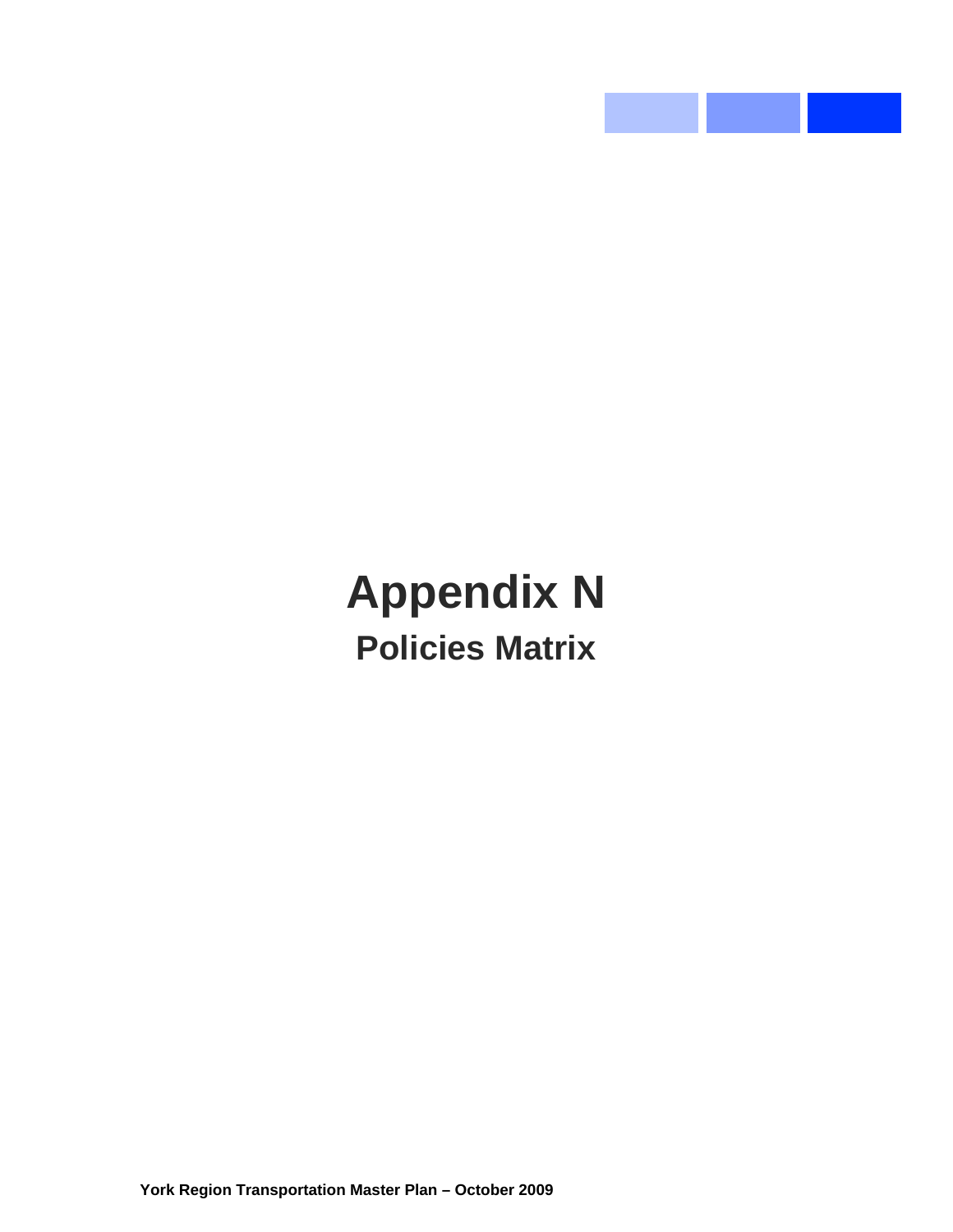## **Proposed Regional Strategies - York Region Transportation Master Plan Update**

| Proposed<br><b>Policy</b> |                                                                                                                                                                                                                                                                                                             |                                                                                                                                                                                                                                                            |                                                                                                             | <b>Supportive of</b><br><b>Official Plan</b>                                            | <b>Immediate</b><br><b>Actions</b> | Short-term (3- | <b>Medium-term</b>     | Long-term             | "Bold              |
|---------------------------|-------------------------------------------------------------------------------------------------------------------------------------------------------------------------------------------------------------------------------------------------------------------------------------------------------------|------------------------------------------------------------------------------------------------------------------------------------------------------------------------------------------------------------------------------------------------------------|-------------------------------------------------------------------------------------------------------------|-----------------------------------------------------------------------------------------|------------------------------------|----------------|------------------------|-----------------------|--------------------|
| <b>Number</b>             | <b>Regional Strategy</b>                                                                                                                                                                                                                                                                                    | <b>Initial Action Items</b>                                                                                                                                                                                                                                | <b>Supportive Metrolinx Actions</b>                                                                         | <b>Actions</b>                                                                          | $(0-2 \text{ years})$              | 5 years)       | $(5-10 \text{ years})$ | $(10 + \text{years})$ | <b>Directions"</b> |
| $\overline{1}$            | <b>Transit</b><br>Work closely with GO Transit to maximize YRT<br>access to GO Transit rail stations, bus stations and<br>park-and-ride lots in York Region, and to increase<br>shuttle and community bus services that meet train<br>departures and arrivals in areas around GO<br>stations.               | Initiate and Identify representatives<br>from both GO Transit and YRT to<br>develop a fleet of buses and shuttles in<br>between YRT and GO facilities. Also,<br>identify the funding options from both<br>agencies to support and implement the<br>fleets. | Action 1.4 (Consistent with GO Strategic Plan)                                                              |                                                                                         |                                    |                |                        |                       |                    |
| $\overline{2}$            | Continue to co-ordinate YRT services with<br>adjacent transit systems, including the TTC,<br>Brampton Transit, and Durham Region Transit<br>through initiatives such as interlining and shared<br>terminals.                                                                                                | Identify representatives from: YRT,<br>TTC, Brampton and Durham Region<br>Transit to coordinate both site and<br>funding options for the development of<br>shared terminals.                                                                               | Action 1.5 (Consistent with transit integration);<br>Action 6.3 (Consistent with coordinating<br>schedules) | Section 6.2, Policy 1<br>(transit integration)<br>and Policy 7 (transit<br>integration) |                                    |                |                        |                       |                    |
| $\overline{\mathbf{3}}$   | Install bike racks on all buses and request to MTO<br>to amend the Public Vehicles Act to permit the use<br>of bicycle racks on buses crossing municipal<br>boundaries.                                                                                                                                     | Place a request to MTO for the<br>amendment of the Public Vehicles Act.                                                                                                                                                                                    | Action 2.4 (Consistent with racks on all regional<br>buses)                                                 |                                                                                         |                                    |                |                        |                       |                    |
| $\Delta$                  | Work with other agencies to implement fare<br>integration through a more equitable fare system<br>and/or adopt a fare by distance system.                                                                                                                                                                   | Identify all agencies who would play a<br>role in developing and implementing<br>fare integration. These may include:<br>TTC, Durham Region Transit, YRT and<br>Peel Region Transit.                                                                       | Action 7.1 (Consistent with fare integration<br>strategy)                                                   | Section 6.2, Policy 8<br>(fare integration)                                             |                                    |                |                        |                       |                    |
|                           | <b>Active Transportation</b>                                                                                                                                                                                                                                                                                |                                                                                                                                                                                                                                                            |                                                                                                             |                                                                                         |                                    |                |                        |                       |                    |
| 5                         | Implement the Regional and municipal pedestrian<br>and cycling master plan policies and<br>recommendations to ensure a focus on the three<br>categories: infrastructure, implementation strategy<br>and outreach.                                                                                           | Identify all municipal pedestrian and<br>cycling master plan policies and<br>recommendations pertaining to<br>infrastructure, implementation strategy<br>and outreach and develop a team at<br>each municipality to implement them.                        | Action 2.1 (Consistent with pedestrian and<br>cycling integration)                                          | Section 6.3, Policy 1<br>(cycling & ped.)                                               |                                    |                |                        |                       |                    |
| 6                         | Encourage the study and implementation of local<br>municipal pedestrian and cycling master plans.                                                                                                                                                                                                           | Develop a yearly assessment of the<br>progress of the municipal pedestrian<br>and cycling master plan implementation.                                                                                                                                      |                                                                                                             |                                                                                         |                                    |                |                        |                       |                    |
| $\overline{7}$            | Partner with Merolinx and other agencies to<br>implement Regional bike-sharing programs                                                                                                                                                                                                                     | Identify a representative from Metrolinx<br>and all other agencies to develop bike-<br>sharing programs for Regional<br>implementation.                                                                                                                    |                                                                                                             |                                                                                         |                                    |                |                        |                       |                    |
| 8                         | Promote and support local bike-sharing programs<br>as demonstration programs                                                                                                                                                                                                                                | Take the bike-sharing programs<br>developed to municipal representatives<br>fo be implemented locally.                                                                                                                                                     |                                                                                                             |                                                                                         |                                    |                |                        |                       |                    |
| 9                         | Identify a Regional Trails Network which includes<br>Natural Heritage Trails Concept Study to determine<br>the Region's role in trail planning and<br>development, and to coordinate trail connections,<br>where appropriate, with the Region's Pedestrian<br>and Cycling network and local municipalities. | Continue the development of the<br>Regional Trails Network and appoint<br>Regional staff to a Trails Network<br>implementation team to coordinate with<br>those working on the pedestrian and<br>cycling network.                                          |                                                                                                             |                                                                                         |                                    |                |                        |                       |                    |
|                           | <b>Planning &amp; Design</b>                                                                                                                                                                                                                                                                                |                                                                                                                                                                                                                                                            |                                                                                                             |                                                                                         |                                    |                |                        |                       |                    |
| 10                        | Ensure transit service and infrastructure are built<br>into new subdivisions, employment areas and<br>major commercial centres within the first three<br>years.                                                                                                                                             | Develop immediate transit service and<br>infrastructure design requirements for<br>development applications of<br>subdivisions, employment areas and<br>commercial centres.                                                                                | Action 2.6 (Consistent with planning cycling and<br>pedestrian facilities)                                  | Section 6.2, Policy<br>13 (transit in new<br>developments)                              |                                    |                |                        |                       |                    |
| 11                        | Partner with local municiaplities and major<br>industries to advocate for improvements to the<br>Provincial Highway system.                                                                                                                                                                                 | Consult with representatives from each<br>Regional municipality and major<br>industries to identify potential<br>improvements for the Provincial<br>Highway System.                                                                                        |                                                                                                             |                                                                                         |                                    |                |                        |                       |                    |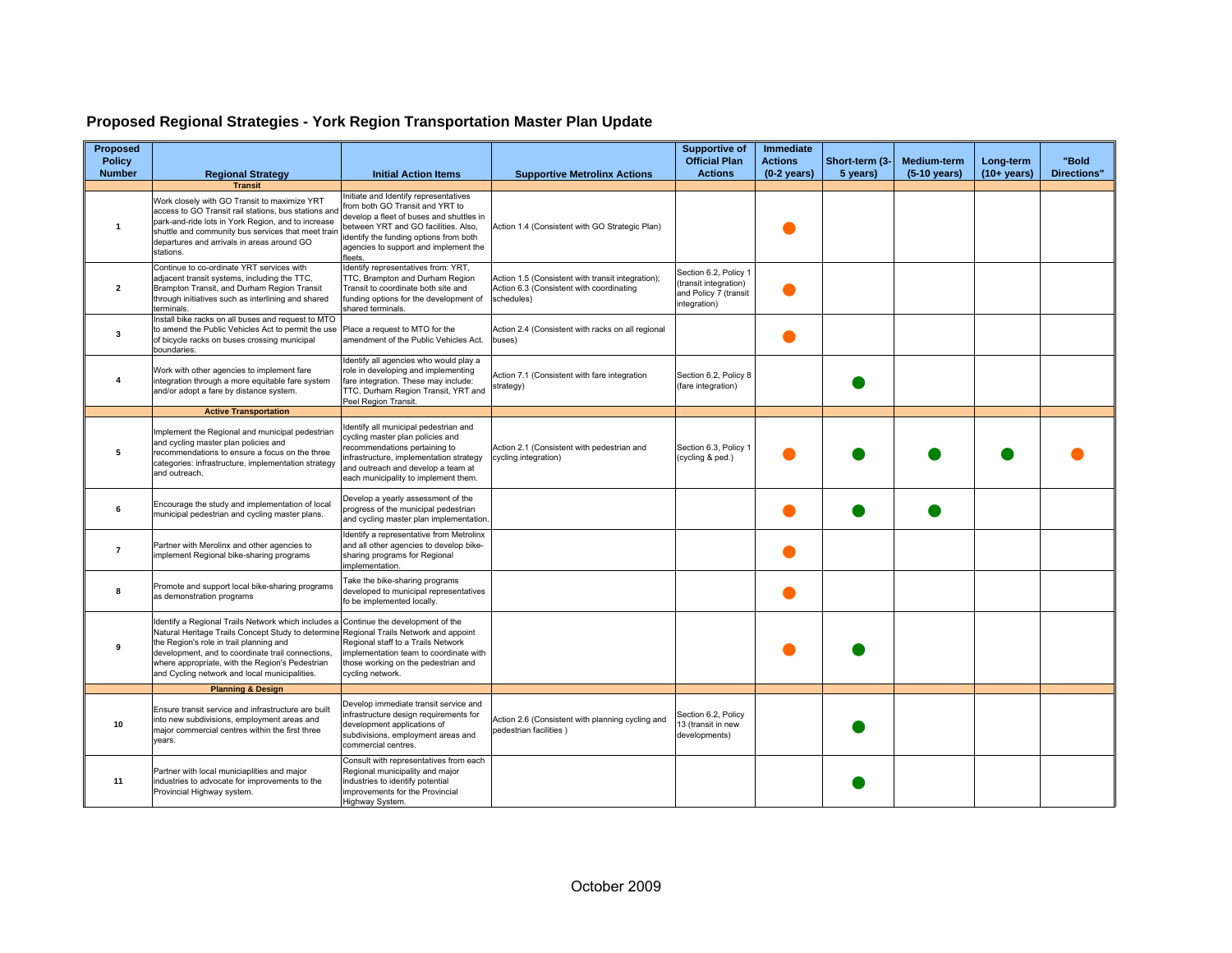| Proposed<br><b>Policy</b> |                                                                                                                                                                                                                                                                                                 |                                                                                                                                                                                                                                                               |                                                                                                                                                                                                                               | <b>Supportive of</b><br><b>Official Plan</b>                                 | <b>Immediate</b><br><b>Actions</b> | Short-term (3- | Medium-term            | Long-term      | "Bold              |
|---------------------------|-------------------------------------------------------------------------------------------------------------------------------------------------------------------------------------------------------------------------------------------------------------------------------------------------|---------------------------------------------------------------------------------------------------------------------------------------------------------------------------------------------------------------------------------------------------------------|-------------------------------------------------------------------------------------------------------------------------------------------------------------------------------------------------------------------------------|------------------------------------------------------------------------------|------------------------------------|----------------|------------------------|----------------|--------------------|
| <b>Number</b>             | <b>Regional Strategy</b>                                                                                                                                                                                                                                                                        | <b>Initial Action Items</b>                                                                                                                                                                                                                                   | <b>Supportive Metrolinx Actions</b>                                                                                                                                                                                           | <b>Actions</b>                                                               | $(0-2 \text{ years})$              | 5 years)       | $(5-10 \text{ years})$ | $(10 + years)$ | <b>Directions"</b> |
| 12                        | In areas of low pedestrian activity, consider<br>roundabouts as an alternative to signalizing an<br>intersection.                                                                                                                                                                               | Use Regional modelling date to identify<br>all existing and future areas of low<br>pedestrian activity throughout the<br>Region.                                                                                                                              |                                                                                                                                                                                                                               |                                                                              |                                    |                |                        |                |                    |
| 13                        | Work with local area municipalities to implement<br>minimum density requirements that are supportive<br>of higher order transit.                                                                                                                                                                | Review all municipal Official Plans and<br>Growth Management Strategies to<br>update minimum density requirements.                                                                                                                                            | Action 8.1 (Consistent with strategy developing<br>transportation systems to support provincial<br>legislation and general connectivity)                                                                                      |                                                                              |                                    |                |                        |                |                    |
| 14                        | In the Region's official plan adopt a policy (ROP)<br>which requires local municipalities, particularly<br>those that are already urbanized, to establish the<br>minimum densities needed to sustain higher order<br>transit and promote TOD, as per the Provincial<br>Places to Grow strategy. | Review the Regional Official Plan to<br>identify potential amendments to all for<br>the achievement of minimum densities<br>throughout the Region.                                                                                                            | Action 8.1 (Consistent with strategy developing<br>transportation systems to support provincial<br>legislation and general connectivity); Action 10.2<br>(Consistent with strategy that supports<br>intensification policies) |                                                                              |                                    |                |                        |                |                    |
| 15                        | Amend the ROP to include TOD quidelines as<br>policy guidelines, thereby effectively promoting<br>sustainable development for transit and other<br>sustainable modes.                                                                                                                           | Review the ROP and proceed with an<br>amendment to incorporate TOD<br>quidelines as a Regional policy to<br>achieve sustainable development.                                                                                                                  | Action 8.1 (Consistent with strategy developing<br>transportation systems to support provincial<br>legislation and general connectivity); Action 10.2<br>(Consistent with strategy that supports<br>intensification policies) |                                                                              |                                    |                |                        |                |                    |
| 16                        | Co-ordinate zoning bylaws, urban design<br>guidelines, parking standards, and site plan<br>controls to ensure they are consistent with the TOD zoning bylaws, urban design guidelines,<br>Guidelines and the Regional Centres and Corridors parking standards and site plan<br>strategy.        | When amended to include TOD<br>quidelines, review the ROP and the<br>Regional Centres and Corridors<br>strategy to ensure coordination with<br>controls. This will be achieved by a<br>committee who will ensure constant<br>review of both policy documents. | Action 8.1 (Consistent with strategy developing<br>transportation systems to support provincial<br>legislation and general connectivity)                                                                                      |                                                                              |                                    |                |                        |                |                    |
| 17                        | Implement Community Improvement Plans for<br>TOD at high priority locations and at Regional<br>Centres, in cooperation with the local<br>municipalities.                                                                                                                                        | Identify the "high priority locations" and<br>Regional Centres for each municipality<br>When completed a Community<br>Improvements Plan will be undertaken.                                                                                                   | Action 8.2 (Consistent with strategy directing<br>transportation to existing settlement areas);<br>Action 10.2 (Consistent with strategy that<br>supports intensification policies)                                           |                                                                              |                                    |                |                        |                |                    |
| 18                        | Connect all transit stops directly to sidewalks and<br>adjacent buildings in urban areas.                                                                                                                                                                                                       | Develop design quidelines which will<br>require the Region and each<br>municipality to connect all transit stops<br>with sidewalks and adjacent buildings.                                                                                                    | Action 8.3 (Consistent with strategy addressing<br>transit in new areas)                                                                                                                                                      |                                                                              |                                    |                |                        |                |                    |
| 19                        | Minimize walking distances between new<br>development sites and transit stops through the<br>location of site accesses.                                                                                                                                                                         | Develop design guidelines which<br>require a minimum of Xm between new<br>developments and transit stops.                                                                                                                                                     | Action 8.3 (Consistent with strategy addressing<br>transit in new areas)                                                                                                                                                      |                                                                              |                                    |                |                        |                |                    |
| 20                        | Update policies regarding provision of sidewalks<br>on Regional roads in urban areas; consider a<br>provision to require sidewalks on both sides of the<br>street (in urban areas and major roadways).                                                                                          | Review all Regional and municipal<br>policies which pertain to sidewalks on<br>Regional Roads to consider an update<br>to require sidewalks on both sides of<br>the street.                                                                                   | Action 8.3 (Consistent with strategy addressing<br>transit in new areas)                                                                                                                                                      | Section 6.3, Policy 3<br>(provisions for<br>bicvcle and<br>pedestrian paths) |                                    |                |                        |                |                    |
| 21                        | Review and update design standards for sidewalk<br>and the pedestrian environment.                                                                                                                                                                                                              | Develop a Regional team to review and<br>update design standards for sidewalks<br>and the pedestrian environment.                                                                                                                                             | Action 8.3 (Consistent with strategy addressing<br>transit in new areas)                                                                                                                                                      |                                                                              |                                    |                |                        |                |                    |
| 22                        | Work with the local municipalities to implement a<br>co-ordinated program of site design that is oriented<br>to transit and pedestrians, and to review zoning<br>along transit corridors to ensure that land use<br>densities support rapid transit.                                            | Develop a design team within each<br>Regional municipality to develop and<br>implement a coordinated program of<br>site design.                                                                                                                               | Action 10.1 (Consistent with strategy supporting<br>transit corridors)                                                                                                                                                        |                                                                              |                                    |                |                        |                |                    |
| 23                        | Include on-street parking as part of the supply for<br>development where possible.                                                                                                                                                                                                              | Amend site plan requirements to<br>provide on-street parking in new<br>developments, where possible.                                                                                                                                                          |                                                                                                                                                                                                                               |                                                                              |                                    |                |                        |                |                    |
| 24                        | Encourage shared pakring arrangements among<br>neighbourhood properties, and reflect this in the<br>parking supply for developments.                                                                                                                                                            | Update parking requirements<br>throughout residential developments to<br>encourage shared parking.                                                                                                                                                            |                                                                                                                                                                                                                               |                                                                              |                                    |                |                        |                |                    |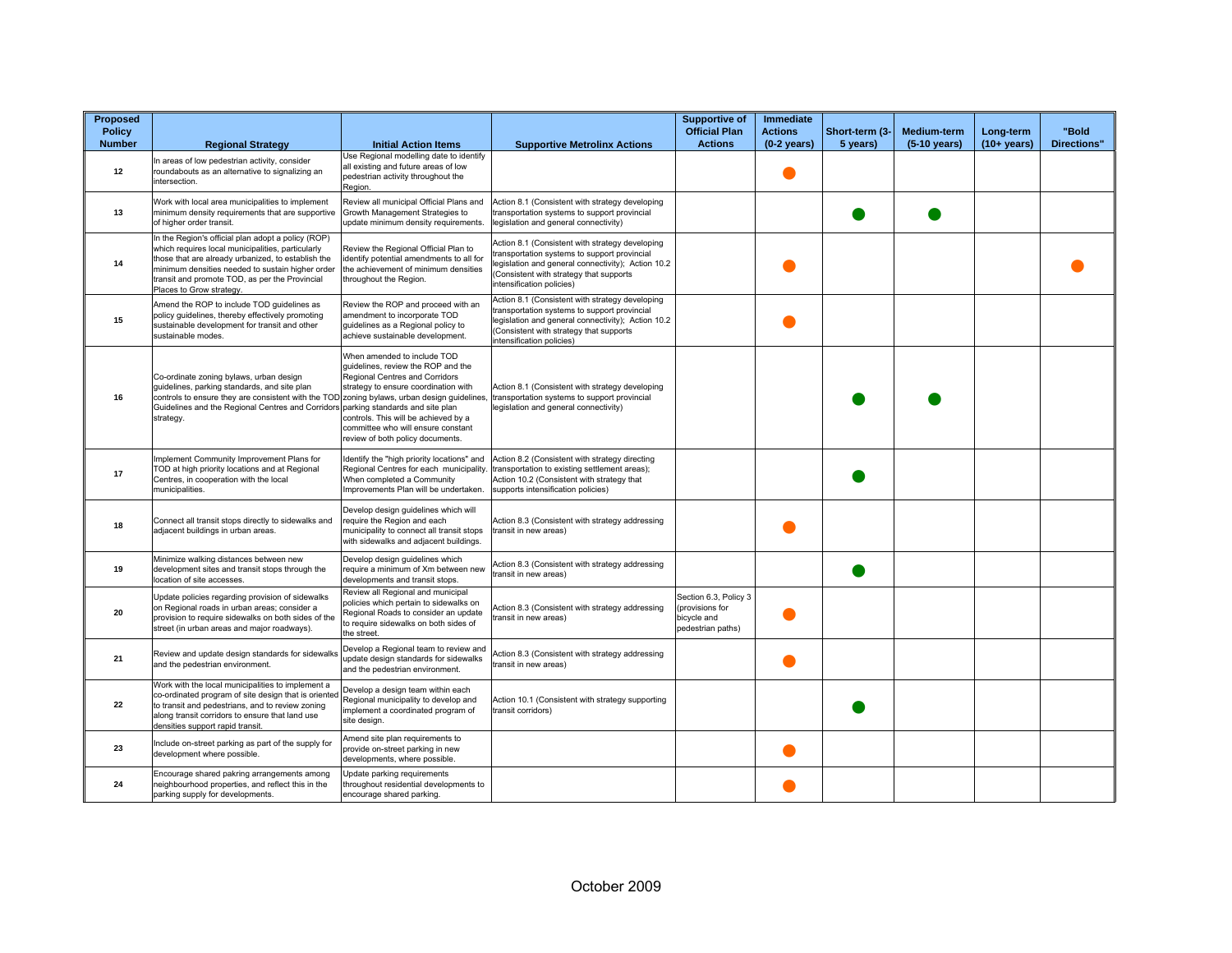| Proposed<br><b>Policy</b><br><b>Number</b> | <b>Regional Strategy</b>                                                                                                                                                                                                                                                                                                                            | <b>Initial Action Items</b>                                                                                                                                                      | <b>Supportive Metrolinx Actions</b>                                                                                | <b>Supportive of</b><br><b>Official Plan</b><br><b>Actions</b> | Immediate<br><b>Actions</b><br>$(0-2 \text{ years})$ | Short-term (3-<br>5 years) | Medium-term<br>(5-10 years) | Long-term<br>$(10 + years)$ | "Bold<br><b>Directions"</b> |
|--------------------------------------------|-----------------------------------------------------------------------------------------------------------------------------------------------------------------------------------------------------------------------------------------------------------------------------------------------------------------------------------------------------|----------------------------------------------------------------------------------------------------------------------------------------------------------------------------------|--------------------------------------------------------------------------------------------------------------------|----------------------------------------------------------------|------------------------------------------------------|----------------------------|-----------------------------|-----------------------------|-----------------------------|
|                                            | Adopt Canadian Institute of Transportation                                                                                                                                                                                                                                                                                                          | Update site design guidelines to adhere                                                                                                                                          |                                                                                                                    |                                                                |                                                      |                            |                             |                             |                             |
| 25                                         | Engineers (CITE) site design guidelines to promote<br>sustainable transportation.                                                                                                                                                                                                                                                                   | to those outlined in the Canadian<br>Institute of Transportation Engineering<br>(CITE).                                                                                          |                                                                                                                    |                                                                |                                                      |                            |                             |                             |                             |
| 26                                         | Partner with the municipalities to plan for retail,<br>institutional and commercial uses that are focused<br>on the street, with parking positioned behind the<br>buildings. "Big box" retail plazas which are auto-<br>focused should be strongly discouraged or<br>prohibited.                                                                    | Update retail, institutional and<br>commercial design requirements for<br>each municipality to require parking in<br>the rear of the building.                                   | Action 10.1 and 10.3 (Consistent with strategy<br>supporting transit corridors and design standards)               |                                                                |                                                      |                            |                             |                             |                             |
| 27                                         | Explore opportunities to co-ordinate and<br>implement lighting, sidewalk and road<br>improvements for Regional roads which have<br>transit service.                                                                                                                                                                                                 | Identify all Regional roads which<br>provide transit service.                                                                                                                    | Action 10.3 (Consistent with design standards)                                                                     |                                                                |                                                      |                            |                             |                             |                             |
| 28                                         | Promote pedestrian safety and comfort through<br>building and site design by including this<br>consideration in the review of all development<br>applications.                                                                                                                                                                                      | Develop a team to assess all<br>development applications to ensure the<br>promotion of pedestrian safety and<br>comfort.                                                         | Action 10.3 (Consistent with design standards)                                                                     |                                                                |                                                      |                            |                             |                             |                             |
| 29                                         | Partner with school boards to plan for schools and<br>other facilities that are located on transit routes.                                                                                                                                                                                                                                          | Require each school board to contact<br>both the Region and a YRT<br>representative when a new school is to<br>be developed.                                                     |                                                                                                                    |                                                                |                                                      |                            |                             |                             |                             |
| 30                                         | Develop and provide a detailed Best Practices<br>Planning Handbook to York Region and municipal<br>staff, as well as the development community.                                                                                                                                                                                                     | Commence the development of a Best<br>Practices Handbook for York Region<br>and municipal staff.                                                                                 | Action 11.5 (Consistent with developing continual<br>best practices)                                               |                                                                |                                                      |                            |                             |                             |                             |
| 31                                         | Accommodate people with disabilities and special<br>needs on all pedestrian and transit systems.<br>consistent with the Accessibility for Ontarians with<br>Disabilities Act.                                                                                                                                                                       | Update all design requirements for<br>Regional Transit to be consistent with<br>the Accessibility for Ontarians with<br><b>Disabilities Act.</b>                                 | Action 12.2 (Consistent with achievement of<br>AODA compliance)                                                    | Section 6.2, Policy<br>12 (special needs)                      |                                                      |                            |                             |                             |                             |
| 32                                         | Develop gateway "mobility hubs" and local<br>gateways at major entry points to the Region and<br>to the YRT system and GO Stations. These hubs<br>and gateways should be the focus of transit-<br>oriented development.                                                                                                                             | Identify all major entry points to the<br>Region and to the YRT system and GO<br>Stations.                                                                                       | Action 3.10 (Consistent with strategy to identify<br>lot locations ); Action 9.1 (Consistent with hub<br>strategy) | Section 6.2, Policy<br>10 (intermodal<br>stations)             |                                                      |                            |                             |                             |                             |
| 33                                         | Develop a procedure to ensure local<br>municipalities, YRT/Viva and GO Transit together<br>explore TOD opportunities around Viva and GO<br>station sites.                                                                                                                                                                                           | Develop a yearly meeting of<br>representatives from YRT/Viva and GO<br>Transit to discuss TOD opportunities<br>around Viva and GO Station sites<br>starting this year.           | Action 4.4 (Consistent with transit agency<br>involvement in planning)                                             |                                                                |                                                      |                            |                             |                             |                             |
| 34                                         | Require developers to provide high quality<br>pedestrian connections to the Regional road<br>network as part of site plan approvals in urban<br>areas, as well as effective pedestrian permeability<br>through the site.                                                                                                                            | Update design guidelines for site plan<br>approvals to provide high quality<br>pedestrian connections to the Regional<br>oad network.                                            | Action 8.3 (Consistent with strategy addressing<br>transit in new areas)                                           |                                                                |                                                      |                            |                             |                             |                             |
| 35                                         | Implement a policy allowing the Region to declare<br>a particular interest in development applications<br>that take place in the vicinity of the Regional<br>Corridors, Centres and nodes, as a means to<br>ensure a sustainable pattern of development for<br>higher order transit.                                                                | Develop a policy which allows the<br>Region to delare interest in<br>development applications that take<br>place int eh vicintiy of the Regional<br>Corridor, Centres and nodes. | Action 8.2 (Consistent with strategy directing<br>transportation to existing settlement areas)                     |                                                                |                                                      |                            |                             |                             |                             |
| 36                                         | Develop financial incentive programs to encourage<br>TOD in all Regional Centres and Corridors.                                                                                                                                                                                                                                                     | Work with Regional economic advisors<br>to develop financial incetive programs<br>to look at TOD opportunities.                                                                  | Action 8.2 (Consistent with strategy directing<br>transportation to existing settlement areas)                     |                                                                |                                                      |                            |                             |                             |                             |
| 37                                         | Work with existing major auto-focused retail sites<br>as they redevelop, to plan for transit-focused<br>intensification within Regional Centres and<br>Corridors.                                                                                                                                                                                   | Identify all auto-focused retail sites for<br>redevelopment.                                                                                                                     | Action 10.1 (Consistent with strategy supporting<br>transit corridors)                                             |                                                                |                                                      |                            |                             |                             |                             |
| 38                                         | Create a site plan checklist to gauge TOD<br>elements of a proposed development. The Region<br>should utilize the Promoting Sustainable<br>Transportation through Site Design (2005) manual<br>developed by CITE to facilitate its TOD strategy<br>(Consider application of CITE's 'Greenmodes' site<br>design software to enhance sustainability). | Develop a team to outline and develop<br>a site plan checklist to gauge TOD<br>elements                                                                                          | Action 10.3 (Consistent with design standards)                                                                     |                                                                |                                                      |                            |                             |                             |                             |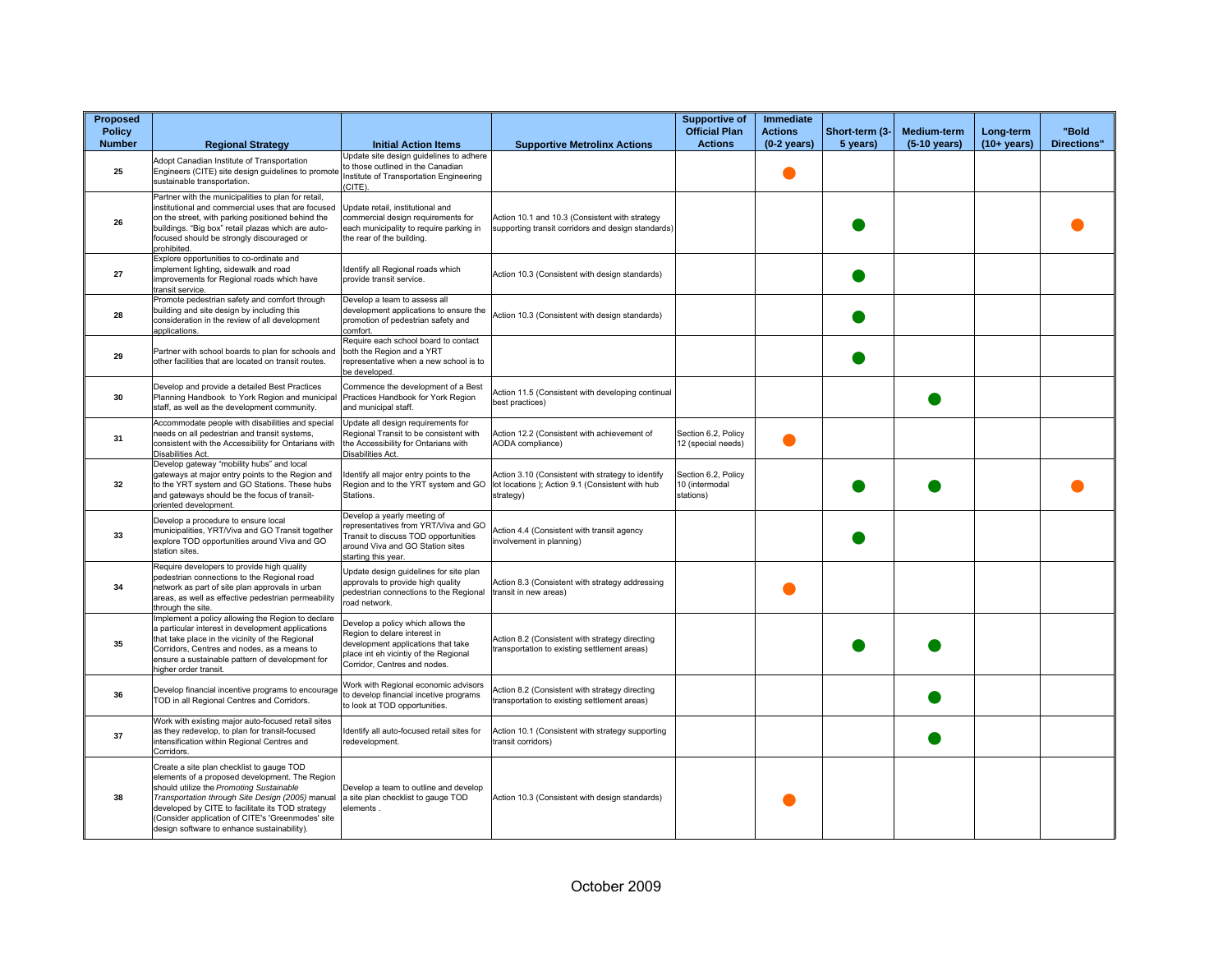| <b>Proposed</b> |                                                                                                                                                                                                                                                                                                                                                              |                                                                                                                                                                                         |                                                                                                                 | <b>Supportive of</b>                                              | <b>Immediate</b>      |                |              |                |                    |
|-----------------|--------------------------------------------------------------------------------------------------------------------------------------------------------------------------------------------------------------------------------------------------------------------------------------------------------------------------------------------------------------|-----------------------------------------------------------------------------------------------------------------------------------------------------------------------------------------|-----------------------------------------------------------------------------------------------------------------|-------------------------------------------------------------------|-----------------------|----------------|--------------|----------------|--------------------|
| <b>Policy</b>   |                                                                                                                                                                                                                                                                                                                                                              |                                                                                                                                                                                         |                                                                                                                 | <b>Official Plan</b>                                              | <b>Actions</b>        | Short-term (3- | Medium-term  | Long-term      | "Bold              |
| <b>Number</b>   | <b>Regional Strategy</b>                                                                                                                                                                                                                                                                                                                                     | <b>Initial Action Items</b>                                                                                                                                                             | <b>Supportive Metrolinx Actions</b>                                                                             | <b>Actions</b>                                                    | $(0-2 \text{ years})$ | 5 years)       | (5-10 years) | $(10 + years)$ | <b>Directions"</b> |
| 39              | Develop materials and create a link from York<br>Region's website as a resource for planners,<br>developers, policy makers and citizens who are<br>interested in the implementation of TOD.                                                                                                                                                                  | Gauge a number of city staff to develop<br>relevant materials and provide constant<br>updates to the York Region website.                                                               | Action 11.3 (Consistent with the need to consult<br>with municipal partners)                                    |                                                                   |                       |                |              |                |                    |
| 40              | Review policies on pedestrian bush-buttons at<br>signalized intersections to improve tactile and<br>visual response, as well as the adequacy of walk-<br>time and the universal application of count down<br>displays.                                                                                                                                       | Identify all policies pertaining to<br>pedestrian push-buttons at signlized<br>intersections.                                                                                           |                                                                                                                 |                                                                   |                       |                |              |                |                    |
| 41              | Discontinue the use of pedestrian pushbuttons for<br>pedestrian phases across the "minor" street that<br>has a short pedestrian walk distance, beginning<br>with signalized intersections in Regional Centres<br>and on Regional Corridors. Thus, all pedestrian<br>crossings.                                                                               | Based on the assessment of pedestrian<br>push-buttons and signalized<br>intersections discuss with traffic<br>specialists about the potential<br>discontinuation of these technologies. |                                                                                                                 |                                                                   |                       |                |              |                |                    |
| 42              | Implement intersection designs and improvements<br>that enhance pedestrian and cycling movements in<br>urban areas.                                                                                                                                                                                                                                          |                                                                                                                                                                                         |                                                                                                                 |                                                                   |                       |                |              |                |                    |
| 43              | Work with local municipalities to develop a<br>mechanism to assess the redevelopment potential<br>of sites in Regional Centres and Corridors and<br>review potential "quick win" sites for TOD.                                                                                                                                                              | Develop a check list to assess the<br>redevelopment potential of sites with<br>opportunities for TOD.                                                                                   | Action 11.7 (Consistent with developing strategy<br>to protect land supportive of TOD, transit, etc.)           |                                                                   |                       |                |              |                |                    |
| 44              | Recommend the hiring of a TOD Coordinator who<br>can manage all matters related to TOD, and<br>advocate for its importance with stakeholders,<br>such as developers, local municipalities and<br>residents.                                                                                                                                                  |                                                                                                                                                                                         |                                                                                                                 |                                                                   |                       |                |              |                |                    |
| 45              | Work with local municipalities to develop<br>alternative Regional street design parameters to<br>encourage walking and cycling in Centres and<br>Corridors.                                                                                                                                                                                                  |                                                                                                                                                                                         |                                                                                                                 |                                                                   |                       |                |              |                |                    |
|                 | <b>Intelligent Transportation Systems &amp; New</b><br><b>Technologies</b>                                                                                                                                                                                                                                                                                   |                                                                                                                                                                                         |                                                                                                                 |                                                                   |                       |                |              |                |                    |
| 46              | Expand the Viva/ YRT ITS program, and introduce<br>traveller information systems, improved signal<br>progression, and queue jump lanes throughout the<br>Region, where appropriate, to improve transit<br>performance relative to single occupant vehicles.                                                                                                  | Update Viva/YRT technological<br>requirements to introduce traveller<br>information systems, improved signal<br>progression and queue jump lanes.                                       | Action 3.6 (Consistent with ITS strategies);<br>Action 6.8 (consistent with traveller information<br>provision) | Section 6.2, Policy<br>11 (preferential<br>treatment for transit) |                       |                |              |                |                    |
| 47              | Implement a comprehensive Advanced Traffic<br>Management System in key areas in York Region,<br>particularly on the Highway 7 / Highway 404 area<br>and Highway 400.                                                                                                                                                                                         | dentify key areas in York Region which<br>would benefit from the implementation<br>of a comprehesive Advanced Traffic<br>Management System.                                             | Action 3.6 (Consistent with ITS strategies)                                                                     |                                                                   |                       |                |              |                |                    |
| 48              | Review the location of left turn lane detector loops<br>on arterial roads, and ensure that they are set back Assess and identify the location of all<br>from the stop bar to the location of the third vehicle left turn lane detector loops on arterial<br>in the turning stream and, where appropriate,<br>incorporate both a stop bar and a setback loop. | roads.                                                                                                                                                                                  | Action 3.6 (Consistent with ITS strategies)                                                                     |                                                                   |                       |                |              |                |                    |
| 49              | Introduce a system of adaptive signal control on<br>key urban arterials, where appropriate.                                                                                                                                                                                                                                                                  | Identify all urban arterials located within<br>the Region where the implementation of<br>adaptive signal controls would be<br>appropriate.                                              | Action 3.6 (Consistent with ITS strategies)                                                                     |                                                                   |                       |                |              |                |                    |
| 50              | Integrate system-wide traffic signals through a<br>centre-to-centre (C2C) interface to support daily<br>operations, provide traveller information and<br>emergency response.                                                                                                                                                                                 |                                                                                                                                                                                         | Action 3.6 (Consistent with ITS strategies)                                                                     |                                                                   |                       |                |              |                |                    |
| 51              | Require the Region's traffic control system to be<br>compliant with the National Transportation<br>Communications for ITS Protocol (NTCIP) to<br>ensure ITS measures are implemented properly.                                                                                                                                                               |                                                                                                                                                                                         | Action 3.6 (Consistent with ITS strategies)                                                                     |                                                                   |                       |                |              |                |                    |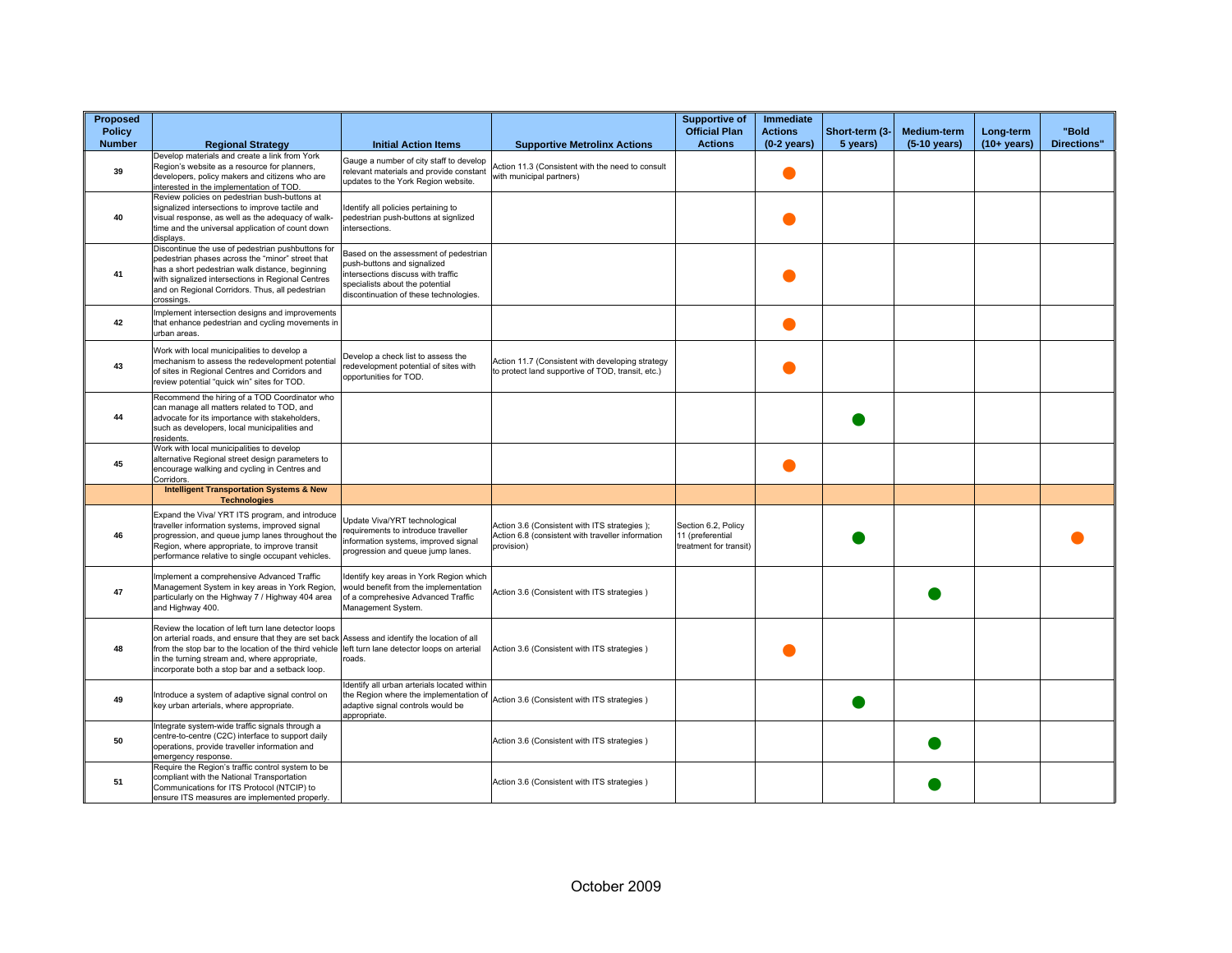| Proposed<br><b>Policy</b> |                                                                                                                                                                                                                                                                  |                                                                                                                                                                                         |                                                                                                                      | <b>Supportive of</b><br><b>Official Plan</b>                                                | <b>Immediate</b><br><b>Actions</b> | Short-term (3- | Medium-term  | Long-term      | "Bold              |
|---------------------------|------------------------------------------------------------------------------------------------------------------------------------------------------------------------------------------------------------------------------------------------------------------|-----------------------------------------------------------------------------------------------------------------------------------------------------------------------------------------|----------------------------------------------------------------------------------------------------------------------|---------------------------------------------------------------------------------------------|------------------------------------|----------------|--------------|----------------|--------------------|
| <b>Number</b>             | <b>Regional Strategy</b>                                                                                                                                                                                                                                         | <b>Initial Action Items</b>                                                                                                                                                             | <b>Supportive Metrolinx Actions</b>                                                                                  | <b>Actions</b>                                                                              | $(0-2 \text{ years})$              | 5 years)       | (5-10 years) | $(10 + years)$ | <b>Directions"</b> |
| 52                        | Develop and implement a Transit Video Survey<br>Tool once YRT has completed the system-wide<br>deployment of on-board video surveillance<br>systems.                                                                                                             |                                                                                                                                                                                         | Action 3.6 (Consistent with ITS strategies)                                                                          |                                                                                             |                                    |                |              |                |                    |
| 53                        | Partner with others to develop a trip planner for all<br>modes that provide the shortest time path for<br>walking/cycling/transit (with links to Smart<br>Commute for carpooling.                                                                                |                                                                                                                                                                                         |                                                                                                                      |                                                                                             |                                    |                |              |                |                    |
| 54                        | Conduct a random sample public opinion survey<br>with York Region residents and businesses every<br>two years to assess changes in travel behaviour,<br>and evaluate whether the Region's sustainable<br>transportation message is understood and<br>recognized. |                                                                                                                                                                                         |                                                                                                                      |                                                                                             |                                    |                |              |                |                    |
| 55                        | Host annual or bienial focus groups with randomly<br>selected residnents and businesses to: identify<br>marketing strengths and weaknesses; test new<br>marketing strategies; and develop other means to<br>educate the public.                                  |                                                                                                                                                                                         |                                                                                                                      |                                                                                             |                                    |                |              |                |                    |
| 56                        | Work with local Smart Commutes to develop a<br>web-based delivery of real-time traffic information<br>to assist drivers in determining times and routes<br>for travel.                                                                                           |                                                                                                                                                                                         | Action 3.6 (Consistent with ITS strategies);<br>Action 6.1 (consistent with transportation<br>information provision) |                                                                                             |                                    |                |              |                |                    |
| 57                        | Continue to improve YRT's trip planner to include<br>weather info and real-time alerts of service<br>disruptions, and make them available through<br>mobile communications devices.                                                                              |                                                                                                                                                                                         |                                                                                                                      |                                                                                             |                                    |                |              |                |                    |
|                           | <b>Roadways and Highways</b>                                                                                                                                                                                                                                     |                                                                                                                                                                                         |                                                                                                                      |                                                                                             |                                    |                |              |                |                    |
| 58                        | Initiate HOV2+ lanes for all road segments<br>scheduled for widening to six lanes, and explore<br>opportunities to convert existing six-lane roads.                                                                                                              | Identify all roadways scheduled for<br>widening to six lanes and assess where<br>HOV2+ lanes would be possible.                                                                         |                                                                                                                      | Section 6.1, Policy<br>16 (HOV lanes-<br>general): Section<br>6.2, Policy 11 (HOV<br>lanes) |                                    |                |              |                |                    |
| 59                        | Cap road widenings to a maximum of six through<br>lanes, including transit lanes.                                                                                                                                                                                | Develop a policy which prevents the<br>development of roads which are more<br>than six lanes.                                                                                           |                                                                                                                      |                                                                                             |                                    |                |              |                |                    |
| 60                        | Strongly suggest all local muncipalities to<br>implement continuous east/west and north/south<br>mid-concession block collectors in all new uban<br>developments (two per direction per concession).                                                             | Develop raodway design guidelines to<br>enforce the implementation of<br>continuous east/west and north/south<br>mid-concession block collectors in all<br>new urban developers.        |                                                                                                                      | Section 6.1, Policy<br>15 (Mid-block<br>Collectors)                                         |                                    |                |              |                |                    |
| 61                        | Ensure that transportation Planning for each<br>concession block is based on an integrated<br>assessment of needs for surrounding arterials and<br>internal collectors.                                                                                          | Work with Regional representatives to<br>develop a list of assessment and needs<br>criterium to review surrounding<br>artierials and internal collectors                                |                                                                                                                      | Section 6.1, Policy<br>15 (Mid-block<br>Collectors)                                         |                                    |                |              |                |                    |
| 62                        | Require the local municipalities to plan for and<br>design comprehensive collector roads to<br>accommodate local transit services, walking and<br>cycling.                                                                                                       | Develop policies within each muncipal<br>OP which required the town or City to<br>plan for and design collector roads to<br>accommodate local transit service,<br>walking and cycling.  |                                                                                                                      |                                                                                             |                                    |                |              |                |                    |
|                           | <b>TDM</b>                                                                                                                                                                                                                                                       |                                                                                                                                                                                         |                                                                                                                      |                                                                                             |                                    |                |              |                |                    |
| 63                        | Finalise TDM strategy in consultation with<br>municipal agencies, school boards, hospitals,<br>colleges and major employers that includes<br>actions, timelines and targets.                                                                                     | Develop a set of dates and PCC<br>outlines to consult with municipal<br>agencies, school boards, hospitals,<br>colleges and major employers in the<br>near future within the vear 2009. | Action 5.1 (Consistent with TDM strategy<br>development)                                                             |                                                                                             |                                    |                |              |                |                    |
| 64                        | Require TDM plans or strategies for major<br>development applications.                                                                                                                                                                                           | Develop a Regional policy and amend<br>the Official Plan to require plans or<br>strategies for all developments,<br>deemed major commerical or<br>employement.                          | Action 5.4 (Consistent with TDM strategy)                                                                            |                                                                                             |                                    |                |              |                |                    |
| 65                        | Encourage all employers to implement TDM<br>programs.                                                                                                                                                                                                            | Develop a monthly newsletter outlining<br>all Regional TDM programs to<br>employers throughout the Region.                                                                              | Action 5.5 (Consistent with TDM strategy)                                                                            |                                                                                             |                                    |                |              |                |                    |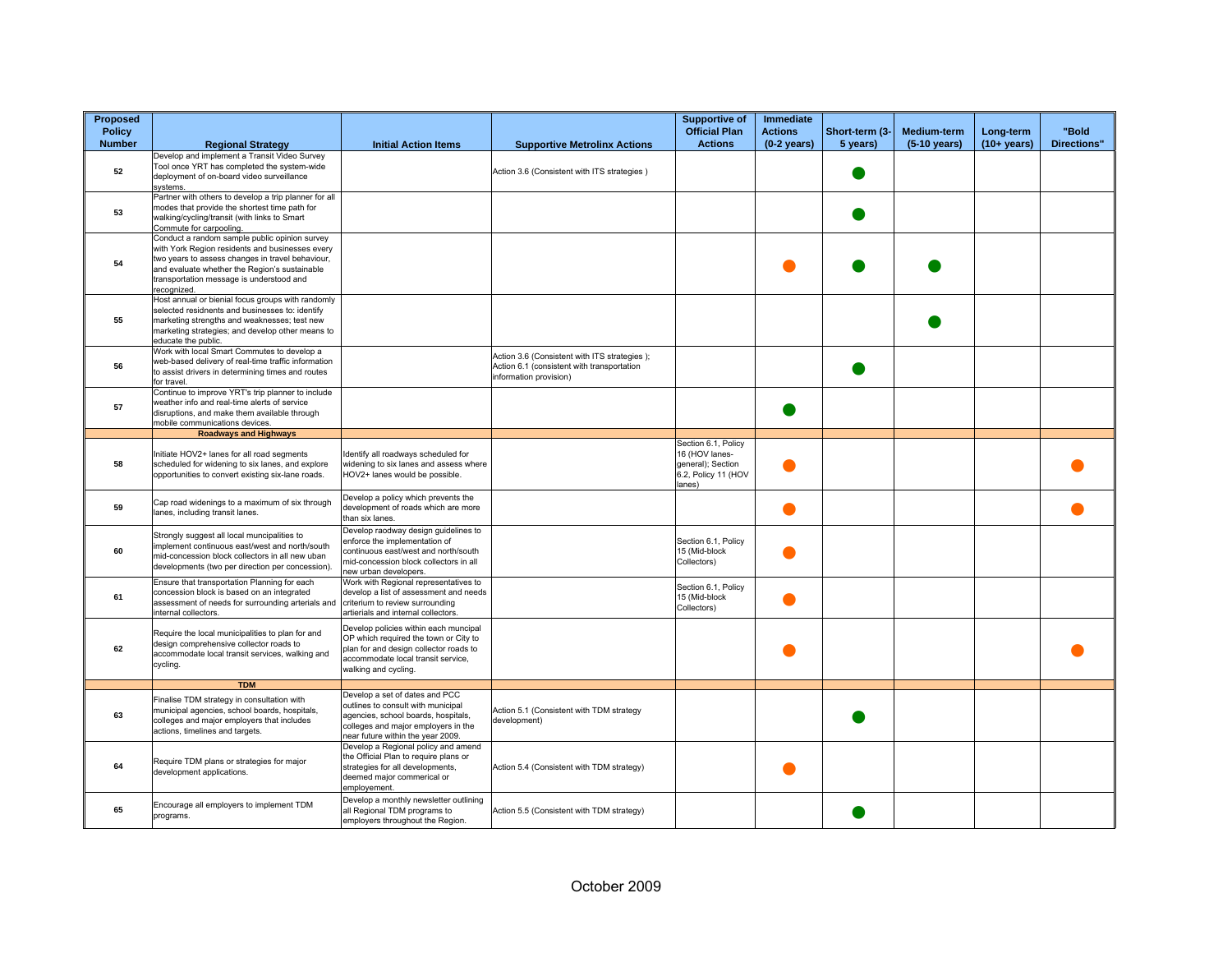| Proposed<br><b>Policy</b> |                                                                                                                                                                                                                                                                                                          |                                                                                                                                                                                            |                                                                                                                          | <b>Supportive of</b><br><b>Official Plan</b> | Immediate<br><b>Actions</b> | Short-term (3- | Medium-term  | Long-term      | "Bold              |
|---------------------------|----------------------------------------------------------------------------------------------------------------------------------------------------------------------------------------------------------------------------------------------------------------------------------------------------------|--------------------------------------------------------------------------------------------------------------------------------------------------------------------------------------------|--------------------------------------------------------------------------------------------------------------------------|----------------------------------------------|-----------------------------|----------------|--------------|----------------|--------------------|
| <b>Number</b>             | <b>Regional Strategy</b>                                                                                                                                                                                                                                                                                 | <b>Initial Action Items</b>                                                                                                                                                                | <b>Supportive Metrolinx Actions</b>                                                                                      | <b>Actions</b>                               | $(0-2 \text{ years})$       | 5 years)       | (5-10 years) | $(10 + years)$ | <b>Directions"</b> |
| 66                        | Partner with major retail stores to develop<br>incentive programs for high school and university<br>students (or others) using transit. I(ncentives could contact to proposed the idea and<br>include discounts at local restaurants, clothing<br>stores, etc.)                                          | Identify a list of retail stores and make<br>instegate potential incentive programs.                                                                                                       | Action 5.7 (Consistent with incentive strategy)                                                                          |                                              |                             |                |              |                |                    |
| 67                        | Partner with major retail stores to develop<br>incentive programs for seniors using transit.<br>Incentives could include discounts at local<br>estaurants, theatres, etc.)                                                                                                                               | Identify a list of retail stores and make<br>contact to proposed the idea and<br>instegate potential incentive programs.                                                                   | Action 5.7 (Consistent with incentive strategy)                                                                          |                                              |                             |                |              |                |                    |
| 68                        | Explore opportunities to develop a discounted<br>university and college transit pass program ("U-<br>Pass") with YRT.                                                                                                                                                                                    | Make contact with a representative<br>from each University or College to<br>discuss and spearhead a discounted<br>transit pass program.                                                    | Action 5.7 (Consistent with incentive strategy)                                                                          |                                              |                             |                |              |                |                    |
| 69                        | Consider incentives that promote transit and work<br>with local Smart Commute associations to<br>discourage all-day parking (e.g. subsidize auto<br>share programs).                                                                                                                                     | Review potential incentive programs to<br>decrease all day parkin to propose to<br>YRT and Viva as well as local smart-<br>commute associations.                                           | Action 5.7 (Consistent with incentive strategy)                                                                          |                                              |                             |                |              |                |                    |
| 70                        | Develop a TDM promotional plan in conjunction<br>with municipalities and key stakeholders (e.g.<br>major employers and 'green' organizations).                                                                                                                                                           | Identify representatives and key<br>stakeholders to begin the development<br>of a TDM promotional plan.                                                                                    |                                                                                                                          |                                              |                             |                |              |                |                    |
| 71                        | Adopt Regional policies that promote the<br>replacement of corporate fleets (Viva/YRT, Public<br>Works, Police) with hybrid or alternative-fuelled<br>vehicles.                                                                                                                                          | Develop a Regional policy with the goal<br>of replacing corporate fleets with hybrid<br>or alternative-fuelled cars. Review the<br>funding opportunities to support such<br>an initiative. |                                                                                                                          |                                              |                             |                |              |                |                    |
| 72                        | Develop sample templates and pilot commuter trip<br>reduction programs for businesses in York Region                                                                                                                                                                                                     | Work with regional employees to<br>develop a sample template.                                                                                                                              |                                                                                                                          |                                              |                             |                |              |                |                    |
| 73                        | Pilot employee individualized commuter plans that<br>promote lower single occupancy vehicle use.                                                                                                                                                                                                         |                                                                                                                                                                                            |                                                                                                                          |                                              |                             |                |              |                |                    |
|                           | <b>Parking</b>                                                                                                                                                                                                                                                                                           |                                                                                                                                                                                            |                                                                                                                          |                                              |                             |                |              |                |                    |
| 74                        | Mandate provision of carpool preferential parking<br>for employment uses.                                                                                                                                                                                                                                | Review Regional employers and<br>develop and Official Plan policy which<br>requires the provision of carpool<br>preferential parking at all locations.                                     | Action 3.9 (Consistent with car pool parking<br>priority policy)                                                         |                                              |                             |                |              |                |                    |
| 75                        | Offer carpoolers preferential parking at all<br>Regional facilities and for vehicles powered by<br>alternative fuels.                                                                                                                                                                                    | Begin implementing preferential parking<br>at all regional facilities.                                                                                                                     | Action 8.6 (Consistent with parking strategy)                                                                            |                                              |                             |                |              |                |                    |
| 76                        | Coordinate with each municipality to develop a<br>Parking Authority to set a parking policy within<br>York Region and ensure that an effective<br>governance model is adopted in selecting<br>individuals with appropriate experience and<br>expertise to serve as Board Members of the<br>Authority     |                                                                                                                                                                                            | Action 8.6 (Consistent with parking strategy);<br>Action 11.4 (Consistent with implementing<br>parking authorities)      |                                              |                             |                |              |                |                    |
| 77                        | Develop parking strategies in each Regional<br>Centre and on Regional Corridors (within 500<br>metres along each corridor) to avoid over-supply,<br>provide the appropriate form of parking, and<br>structure fees that discourage all-day parking<br>through Regional or Municipal parking authorities. |                                                                                                                                                                                            | Action 8.6 (Consistent with parking strategy);<br>Action 10.1 (Consistent with strategy supporting<br>transit corridors) |                                              |                             |                |              |                |                    |
| 78                        | Support the use of existing HOV lanes on Highway<br>404, as well as any future Highway HOV lanes,<br>through the addition of park-and-ride and carpool<br>lots at strategic locations.                                                                                                                   | Review potential site locations for HOV<br>related facilities along Highway 404 and<br>any of the future HOV lane locations on<br>highways.                                                |                                                                                                                          |                                              |                             |                |              |                |                    |
| 79                        | Work with local municipalities to adjust the quantity<br>of long-term parking for commercial, employment<br>and residential uses to reflect the level of transit<br>services and other sustainable modes.                                                                                                |                                                                                                                                                                                            | Action 8.6 (Consistent with parking strategy)                                                                            |                                              |                             |                |              |                |                    |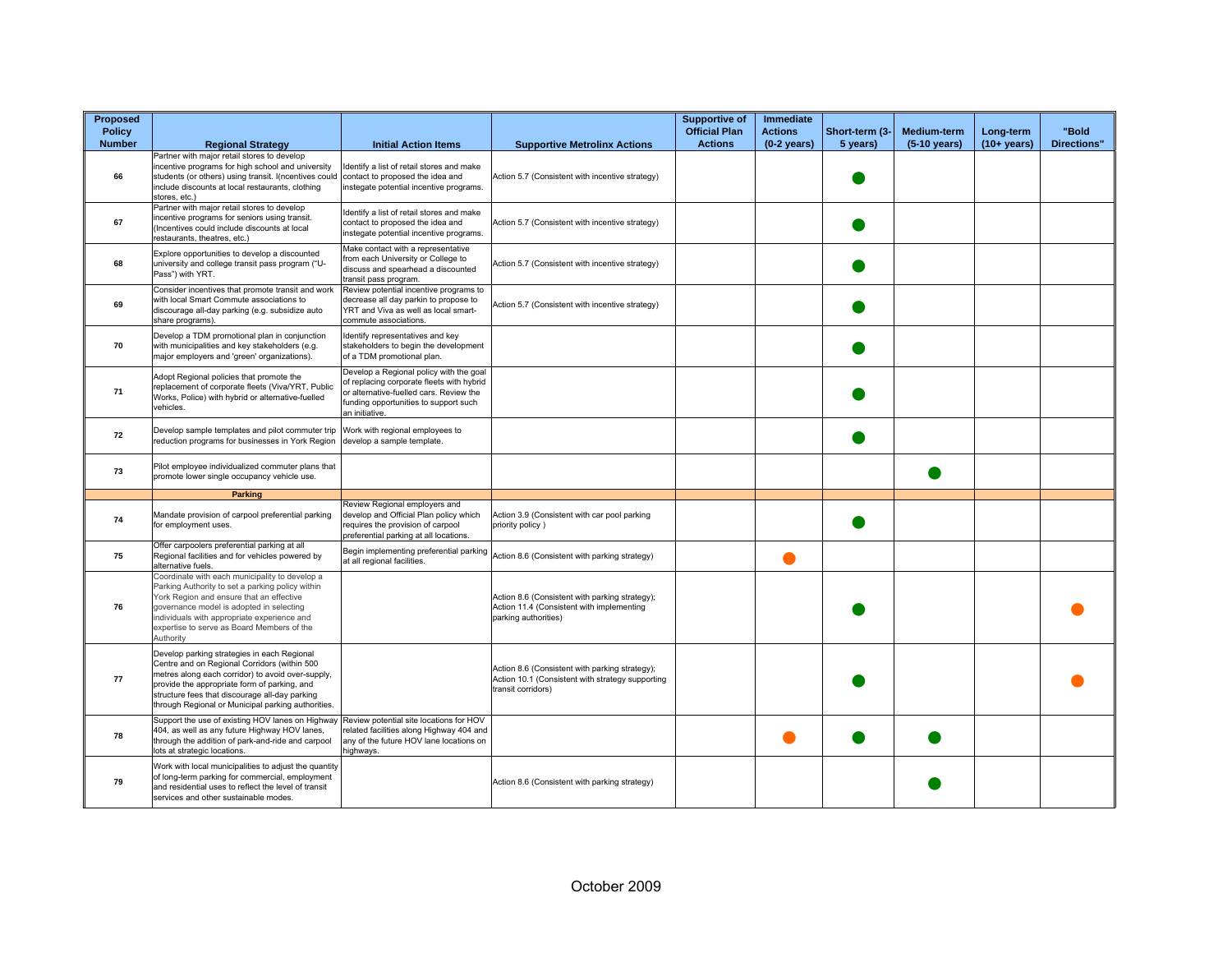| Proposed<br><b>Policy</b><br><b>Number</b> | <b>Regional Strategy</b>                                                                                                                                                                                                                                                                                 | <b>Initial Action Items</b>                                                                                                                                  | <b>Supportive Metrolinx Actions</b>                                                   | <b>Supportive of</b><br><b>Official Plan</b><br><b>Actions</b>                              | <b>Immediate</b><br><b>Actions</b><br>$(0-2 \text{ years})$ | Short-term (3-<br>5 years) | Medium-term<br>(5-10 years) | Long-term<br>$(10 + years)$ | "Bold<br><b>Directions"</b> |
|--------------------------------------------|----------------------------------------------------------------------------------------------------------------------------------------------------------------------------------------------------------------------------------------------------------------------------------------------------------|--------------------------------------------------------------------------------------------------------------------------------------------------------------|---------------------------------------------------------------------------------------|---------------------------------------------------------------------------------------------|-------------------------------------------------------------|----------------------------|-----------------------------|-----------------------------|-----------------------------|
| 80                                         | Investigate the parking requirements and utility of<br>car-share programs in close proximity to YRT/Viva Develop a team to assess all existing<br>terminals, GO stations and major employment<br>areas, and if they are found to be of benefit,<br>consider subsidizing them for a start-up period.      | car-share programs at YRT/Viva<br>terminals and Go stations.                                                                                                 | Action 8.6 (Consistent with parking strategy)                                         |                                                                                             |                                                             |                            |                             |                             |                             |
| 81                                         | Work with local municipalities to introduce<br>residential parking maximum standards in<br>Regional Centres and Corridors.                                                                                                                                                                               | Develop and propose on amendment to<br>each municipal Official Plan to develop<br>residnetial parking maximum standards.                                     |                                                                                       |                                                                                             |                                                             |                            |                             |                             |                             |
|                                            | <b>Regional Collaboration</b>                                                                                                                                                                                                                                                                            |                                                                                                                                                              |                                                                                       |                                                                                             |                                                             |                            |                             |                             |                             |
| 82                                         | Work with other Regions and municipalities to<br>develop television programming focused on<br>sustainable transportation issues.                                                                                                                                                                         |                                                                                                                                                              |                                                                                       |                                                                                             |                                                             |                            |                             |                             |                             |
| 83                                         | Produce a recurring newsletter highlighting the<br>Region's sustainable development practices,<br>recent achievements, relevant data and schedule<br>of events or programs offered by the Region or<br>other area agencies discussing sustainable<br>development and transportation issues.              | Begin the production of a newsletter<br>every six months discussing<br>sustainable development and<br>transportation issues.                                 |                                                                                       |                                                                                             |                                                             |                            |                             |                             |                             |
| 84                                         | Work with the local media to develop op-ed pieces<br>or other articles/segments highlighting the<br>Region's sustainable transportation initiatives<br>developed in response to growing congestion.                                                                                                      | Identify and discuss with interested<br>local media about the opportunity to<br>produce frequent articles etc. about<br>regional transportation initiatives. |                                                                                       |                                                                                             |                                                             |                            |                             |                             |                             |
| 85                                         | Define a mechanism for ongoing coordination with<br>local municipalities and stakeholders relative to<br>research or future sustainable transportation<br>planning needs (for example, consider establishing<br>and leading a working group, and promote it<br>through the Urban Development Institute). |                                                                                                                                                              | Action 11.3 (Consistent with the need to consult<br>with municipal partners)          |                                                                                             |                                                             |                            |                             |                             |                             |
|                                            | <b>Goods Movement</b>                                                                                                                                                                                                                                                                                    |                                                                                                                                                              |                                                                                       |                                                                                             |                                                             |                            |                             |                             |                             |
| 86                                         | Develop an ITS plan for goods movement.                                                                                                                                                                                                                                                                  |                                                                                                                                                              |                                                                                       |                                                                                             |                                                             |                            |                             |                             |                             |
| 87                                         | Restrict delivery times by heavy vehicles to<br>periods outside of peak commuter travel times<br>within the Regional Centres and along Regional<br>Corridors.                                                                                                                                            |                                                                                                                                                              | Action 13.1 (Consistent with developing a goods<br>movement strategy)                 |                                                                                             |                                                             |                            |                             |                             |                             |
| 88                                         | Ensure that all new site plan approvals are based<br>on off street loading and unloading facilities.                                                                                                                                                                                                     |                                                                                                                                                              |                                                                                       |                                                                                             |                                                             |                            |                             |                             |                             |
| 89                                         | Plan for effective freight movement systems that<br>minimize impacts on the road network, including<br>potential dedicated road links and rail services, as<br>well as intermodal facilities.                                                                                                            |                                                                                                                                                              | Action 13.1 (Consistent with developing a goods<br>movement strategy)                 | Section 6.1, Policy<br>11 (Goods<br>Movement); Section<br>6.6, Policy 2 (Goods<br>Movement) |                                                             |                            |                             |                             |                             |
| 90                                         | Work with the Province and Metrolinx to<br>encourage and promote efficient, safe and<br>sustainable goods movement.                                                                                                                                                                                      |                                                                                                                                                              |                                                                                       |                                                                                             |                                                             |                            |                             |                             |                             |
|                                            | <b>Funding</b>                                                                                                                                                                                                                                                                                           |                                                                                                                                                              |                                                                                       |                                                                                             |                                                             |                            |                             |                             |                             |
| 91                                         | Seek additional forms of transit subsidies for stable<br>transit funding from the provincial and federal<br>governments.                                                                                                                                                                                 |                                                                                                                                                              | Action 14.3 (Consistent with pursuing stable<br>federal funding)                      |                                                                                             |                                                             |                            |                             |                             |                             |
| 92                                         | Request the Province to modify the Development<br>Charges Act to better support transit and<br>sustainable transportation services in conjunction<br>with Metrolinx.                                                                                                                                     | Contact a representative from the<br>Province to discuss potential<br>modifications to the Development<br>Charges Act.                                       | Action 15.3 (Consistent with pursuing tools to<br>leverage funding for local transit) |                                                                                             |                                                             |                            |                             |                             |                             |
| 93                                         | Pursue Public-Private Partnerships (P3) to fund<br>sustainable transportation initiatives.                                                                                                                                                                                                               |                                                                                                                                                              |                                                                                       |                                                                                             |                                                             |                            |                             |                             |                             |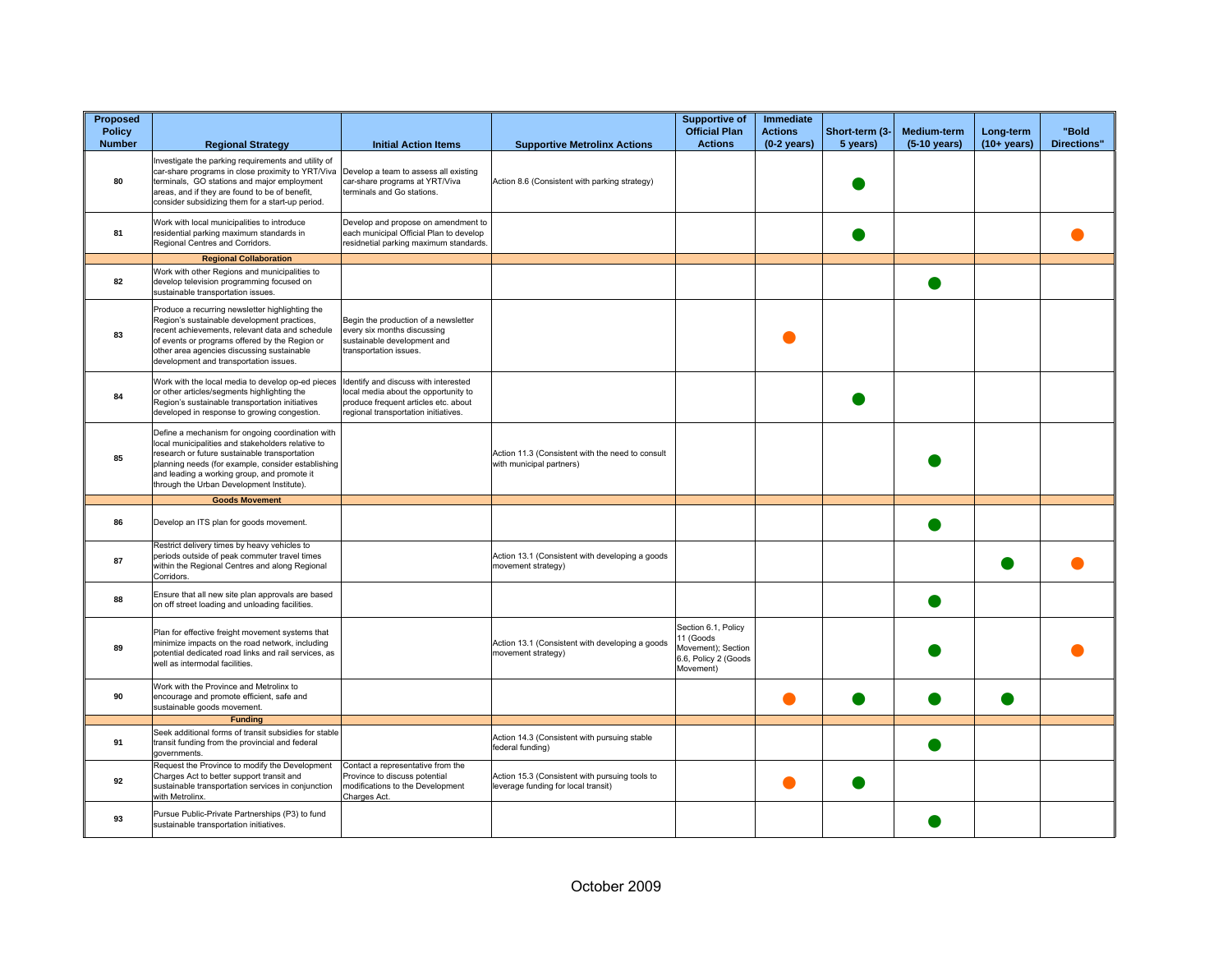| <b>Proposed</b>                |                                                                                                                                                                                                                                                                                               |                                                                                                                                                                                                                                                 |                                     | <b>Supportive of</b>                   | <b>Immediate</b>                        |                            |                                    |                             |                             |
|--------------------------------|-----------------------------------------------------------------------------------------------------------------------------------------------------------------------------------------------------------------------------------------------------------------------------------------------|-------------------------------------------------------------------------------------------------------------------------------------------------------------------------------------------------------------------------------------------------|-------------------------------------|----------------------------------------|-----------------------------------------|----------------------------|------------------------------------|-----------------------------|-----------------------------|
| <b>Policy</b><br><b>Number</b> | <b>Regional Strategy</b>                                                                                                                                                                                                                                                                      | <b>Initial Action Items</b>                                                                                                                                                                                                                     | <b>Supportive Metrolinx Actions</b> | <b>Official Plan</b><br><b>Actions</b> | <b>Actions</b><br>$(0-2 \text{ years})$ | Short-term (3-<br>5 years) | <b>Medium-term</b><br>(5-10 years) | Long-term<br>$(10 + years)$ | "Bold<br><b>Directions"</b> |
| 94                             | Explore road user fees in highly congested<br>urbanized areas in coordination with Metrolinx and<br>local municipalities.                                                                                                                                                                     |                                                                                                                                                                                                                                                 |                                     |                                        |                                         |                            |                                    |                             |                             |
|                                | <b>Marketing &amp; Education</b>                                                                                                                                                                                                                                                              |                                                                                                                                                                                                                                                 |                                     |                                        |                                         |                            |                                    |                             |                             |
| 95                             | Invite the local media to attend an annual<br>transportation "fair" exhibiting the many programs<br>and services initiated by the Region, Smart<br>Commute and other green organizations to<br>promote sustainability.                                                                        | dentify all programs and services<br>provided by the Region, Smart<br>Commute and Green Organizations to<br>develop a informative display of<br>information for local media each year.                                                          |                                     |                                        |                                         |                            |                                    |                             |                             |
| 96                             | Encourage developers to provide information<br>about transportation alternatives, including local<br>transit routes and schedules, to new home buyers.                                                                                                                                        | Identify all local transit routes and<br>options and display a brochure which<br>can be given to developers throughout<br>he Region.                                                                                                            |                                     |                                        |                                         |                            |                                    |                             |                             |
| 97                             | For all residents moving into York Region, mail a<br>package of materials to them explaining the<br>transportation services offered in the Region (such<br>as YRT, carpooling or auto sharing). Consider<br>incentive packages for transit as well.                                           |                                                                                                                                                                                                                                                 |                                     |                                        |                                         |                            |                                    |                             |                             |
| 98                             | Celebrate sustainable transportation success<br>stories through initiatives such as annual awards<br>for volunteers, programs and projects.                                                                                                                                                   | In the year 2009 put together an award<br>ceremony as well as the staff to<br>determine all nominated volunteers,<br>programs and projects.                                                                                                     |                                     |                                        |                                         |                            |                                    |                             |                             |
| 99                             | Work with local municipalities to plan and<br>implement regular car-free festival days in each to<br>create a culture of sustainability.                                                                                                                                                      | Identify a representative from each<br>municipality who will be responsible for<br>initiating car-free festival days.                                                                                                                           |                                     |                                        |                                         |                            |                                    |                             |                             |
| 100                            | Produce all educational materials in key languages<br>spoken in York Region.                                                                                                                                                                                                                  |                                                                                                                                                                                                                                                 |                                     |                                        |                                         |                            |                                    |                             |                             |
| 101                            | Host seminars to engage different ethnic groups in<br>discussing sustainable transportation initiatives.                                                                                                                                                                                      | Identify community centres and<br>common spaces throughout the Region<br>which would target mutliple ethnic<br>groups and would all for a seminar of<br>information.                                                                            |                                     |                                        |                                         |                            |                                    |                             |                             |
| 102                            | Work directly with area community and cultural<br>centres to promote relevant sustainable<br>transportation initiatives.                                                                                                                                                                      | Appoint a representative from area<br>communities and cultural centres as a<br>promoter for sustainable transportation<br>initiatives.                                                                                                          |                                     |                                        |                                         |                            |                                    |                             |                             |
| 103                            | Develop curriculum/courses/programs with school<br>boards and higher education institutions that<br>promote the Region's sustainable transportation<br>initiatives. Content should be meaningful, relevant,<br>easy to understand and provide opportunities for<br>interaction with students. |                                                                                                                                                                                                                                                 |                                     |                                        |                                         |                            |                                    |                             |                             |
| 104                            | Actively work with the school boards to implement<br>Safe Routes to School programs, by focusing on<br>environmental and health benefits, as well as the<br>low security risks associated with walking to<br>school; and continue to expand the YO! program a                                 | Appoint staff from all school boards as<br>a person to implement sustainable and<br>healthy school programs. An<br>assessment of these programs should<br>be undertaken each vear.                                                              |                                     |                                        |                                         |                            |                                    |                             |                             |
| 105                            | Work directly with large independent living facilities<br>and retirement communities to promote relevant<br>programs and initiatives.                                                                                                                                                         | dentify all independent living facililities<br>and retirement homes throughout York<br>Region and appoint a person to<br>implement transportation related<br>programming. An assessment of these<br>programs should be undertaken each<br>vear. |                                     |                                        |                                         |                            |                                    |                             |                             |
| 106                            | Consider developing services targeting seniors.<br>For example, some communities operate bus<br>services that exclusively serve retirement<br>communities, grocery stores, hospitals, medical<br>clinics and pharmacies.                                                                      | Develop a survey which assesses the<br>wants and needs of seniors throughout<br>York Region. Based on the outcomes a<br>number of services should be<br>developed by staff members within the<br>Region.                                        |                                     |                                        |                                         |                            |                                    |                             |                             |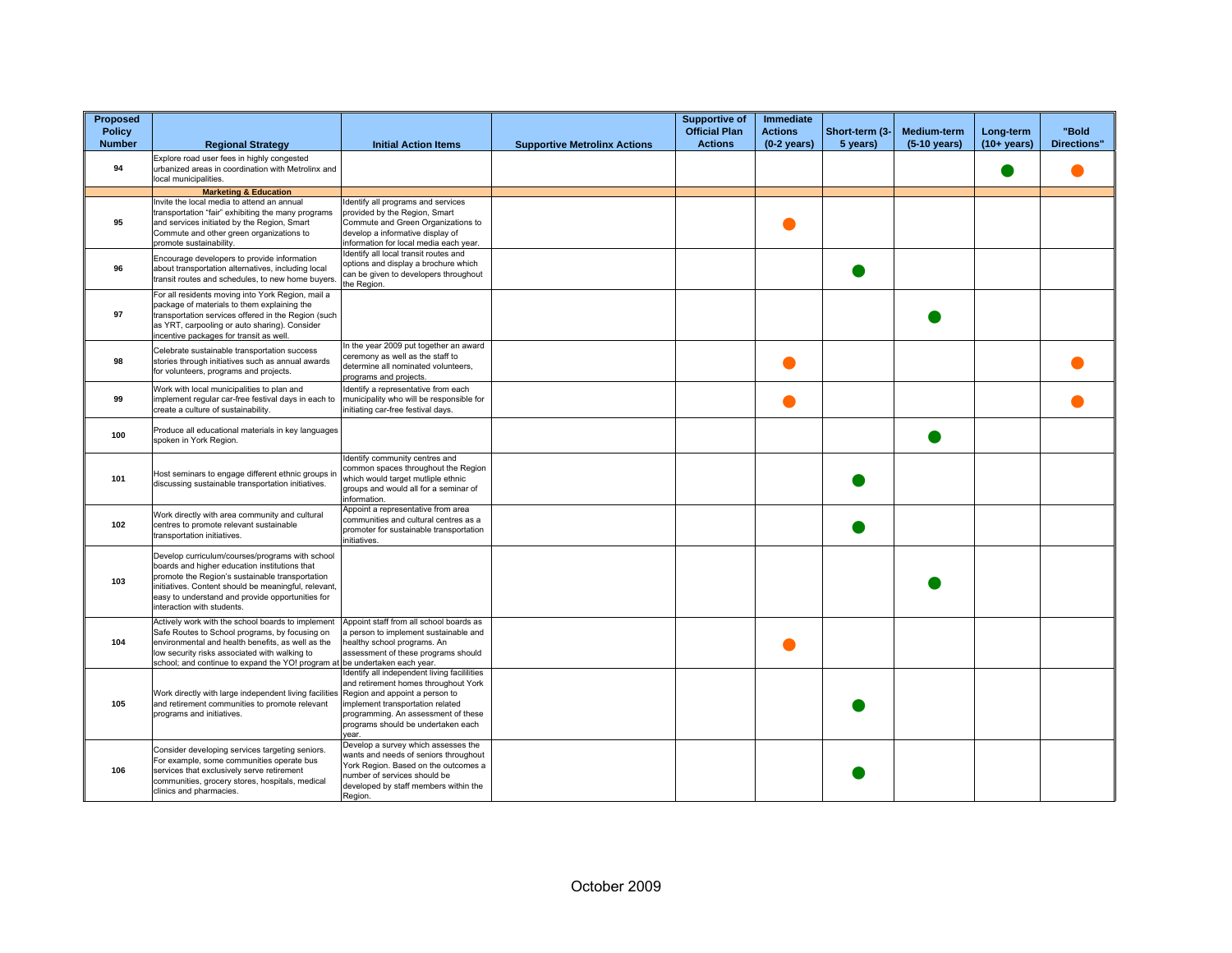| <b>Proposed</b>                |                                                                                                                                                                                                                                                                                                                                                                                                                                                                                                                                                                                  |                             |                                                                                                | <b>Supportive of</b>                   | <b>Immediate</b>                        |                            |                             |                             |                             |
|--------------------------------|----------------------------------------------------------------------------------------------------------------------------------------------------------------------------------------------------------------------------------------------------------------------------------------------------------------------------------------------------------------------------------------------------------------------------------------------------------------------------------------------------------------------------------------------------------------------------------|-----------------------------|------------------------------------------------------------------------------------------------|----------------------------------------|-----------------------------------------|----------------------------|-----------------------------|-----------------------------|-----------------------------|
| <b>Policy</b><br><b>Number</b> | <b>Regional Strategy</b>                                                                                                                                                                                                                                                                                                                                                                                                                                                                                                                                                         | <b>Initial Action Items</b> | <b>Supportive Metrolinx Actions</b>                                                            | <b>Official Plan</b><br><b>Actions</b> | <b>Actions</b><br>$(0-2 \text{ years})$ | Short-term (3-<br>5 years) | Medium-term<br>(5-10 years) | Long-term<br>$(10 + years)$ | "Bold<br><b>Directions"</b> |
|                                | <b>Environmental Protection Measures</b>                                                                                                                                                                                                                                                                                                                                                                                                                                                                                                                                         |                             |                                                                                                |                                        |                                         |                            |                             |                             |                             |
| 107                            | Exceed the requirements of the environmental<br>assessment process in York Region to incorporate<br>the following policies and strategies:                                                                                                                                                                                                                                                                                                                                                                                                                                       |                             |                                                                                                |                                        |                                         |                            |                             |                             |                             |
| a)                             | Plan new transportation facilities to avoid<br>significant natural heritage features, including the<br>habitats of threatened and endangered species,<br>greenways, wetlands, woodlands, areas of natural<br>and scientific interest, wellhead protection zones,<br>and also natural hazard areas (in accordance with<br>Section 3.1 of the Provincial Policy Statement). For<br>any existing transportation facilities in such areas<br>for which an improvement is identified, plan for<br>improvements to alternative corridors outside the<br>hazard area wherever possible. |                             |                                                                                                |                                        |                                         |                            |                             |                             |                             |
| b)                             | Consider the introduction of stormwater<br>management and water balance measures to<br>counter the adverse impacts of urbanization.                                                                                                                                                                                                                                                                                                                                                                                                                                              |                             |                                                                                                |                                        |                                         |                            |                             |                             |                             |
| c)                             | Co-ordinate the Region's road and transit<br>networks, as well as planning regimes with local<br>and adjacent municipalities, to minimize<br>infrastructure needs, and enhance (or at the very<br>least, have no net impact on) natural heritage and<br>environmental features and functions.                                                                                                                                                                                                                                                                                    |                             | Action 8.2 (Consistent with strategy directing<br>transportation to existing settlement areas) |                                        |                                         |                            |                             |                             |                             |
| 108                            | Enhance natural heritage features and functions<br>throughout York Region by incorporating the<br>following policies and strategies:                                                                                                                                                                                                                                                                                                                                                                                                                                             |                             |                                                                                                |                                        |                                         |                            |                             |                             |                             |
| a)                             | Monitor natural heritage and environmental feature<br>impacts resulting from transportation projects and<br>publish a bi-annual report card.                                                                                                                                                                                                                                                                                                                                                                                                                                     |                             | Action 8.2 (Consistent with strategy directing<br>transportation to existing settlement areas) |                                        |                                         |                            |                             |                             |                             |
| b)                             | Improve environmental functions and habitat<br>connectivity through upgrades of existing crossing<br>structures (bridges and culverts) that are sized as<br>'eco-passages' to facilitate wildlife movement.                                                                                                                                                                                                                                                                                                                                                                      |                             |                                                                                                |                                        |                                         |                            |                             |                             |                             |
| c)                             | Design transportation facilities to celebrate the<br>environment, through preservation of view<br>corridors, design of bridges to highlight the<br>presence of watercourses, and other elements.                                                                                                                                                                                                                                                                                                                                                                                 |                             |                                                                                                |                                        |                                         |                            |                             |                             |                             |
| d)                             | Review and update the Region's maintenance<br>management policies and practices to ensure that<br>these minimize damage to the natural<br>environment, while still providing a safe<br>transportation environment                                                                                                                                                                                                                                                                                                                                                                |                             |                                                                                                |                                        |                                         |                            |                             |                             |                             |
| e)                             | Work with local municipalities and the construction<br>industry to develop Environmental Best<br>Management Practices to minimize the impact of<br>road construction on the environment (and<br>enhance it where possible). The BMP should<br>address stormwater management, erosion, runoff,<br>and effects on wildlife and features. Once the<br>document is developed, require that the policies be<br>implemented at all transportation construction sites.                                                                                                                  |                             | Action 8.2 (Consistent with strategy directing<br>transportation to existing settlement areas) |                                        |                                         |                            |                             |                             |                             |